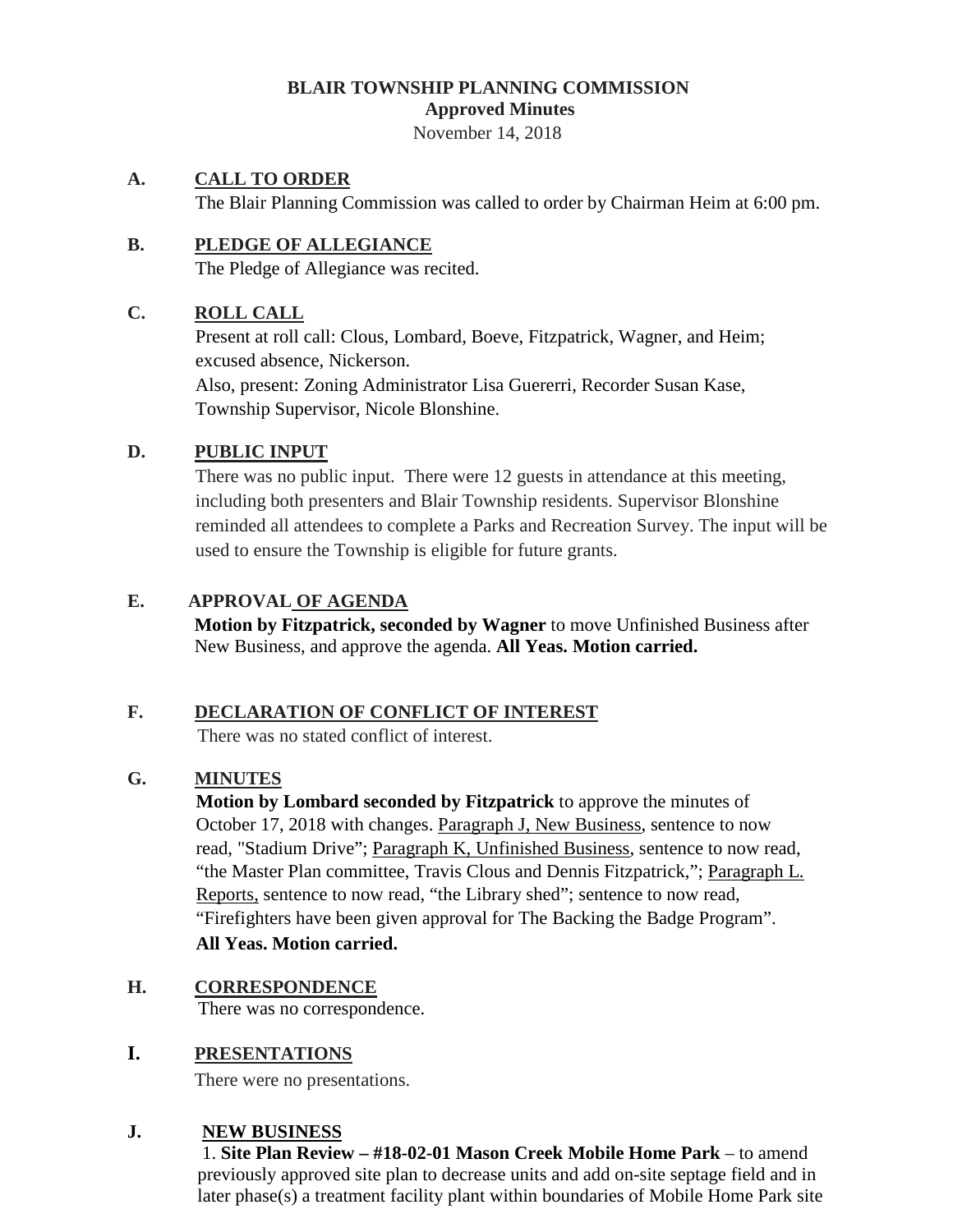and to increase/change phases of construction. Joel Rebb, Windward Development, Dave Lewis, GFA design/engineering, and Glenna Wood, P.E., Gosling Czubak were present to answer questions regarding the proposed changes. Rebb presented the updated plans. Mr. Rebb stated all permits have been issued by the county for septic and ground water. The DEQ issues ground water discharging permit, the County Health Department approves the septage. The DEQ limits daily wastewater to 10,000 gallons per day. Phase Ia will be metered for sewage usage. Dennis Fitzpatrick asked what the lot sizes are. Rebb answered that they are larger than the 5,000 SF minimum, approximately 63 ½ ft by 180 ft.

Chairman Heim asked if any attendees would like to ask questions. Pete Matuczak of Crimson Ranch subdivision asked where the Mason Creek Mobile Home Park will back up to Crimson Ranch. Mr. Rebb pointed to the site plan and showed that the northwest corner of the Mobile Home Park is adjacent to Crimson Ranch. Mr. Matuczak asked if a fence would be constructed. Mr. Rebb answered that a landscape barrier would be installed.

Another resident asked if the streets would be used as thoroughfares or thruways. Mr. Rebb answered that the streets will be gated, with access to emergency vehicles only. Another resident asked when construction will begin. Mr. Rebb estimates April 1, 2019 with grading to be completed first to avoid wetlands. He expects two to three feet of fill to be done.

Chairman Heim reviewed the Standards for Approval, and the plan met the standards for approval, #1 through #11, with one condition.

**Motion by Fitzpatrick, seconded by Clous** to approve Case # Site Plan Review 18-02- 01 with the following condition: that the final approval from MDOT is received by Lisa Guerreri. The site plan with the condition will have met the Standards for Approval as required in Section 21.03 #1 through #11 and is a use permitted in the RN Zoning District of the Blair Township Zoning Ordinance. **Yes: Fitzpatrick, Clous, Heim, Wagner, Boeve, Lombard. No: None. Motion carried.**

 2. **Discussion on verbiage for proposed Zoning Ordinance Amendment** – regarding kennels, doggie daycare, and outdoor runs in association with veterinary clinics. Discussions regarding permitted districts/processes and development standards.

Chairman Heim asked Zoning Administrator Guerreri to explain her recommendations and suggestions to modify Ordinance 18.26. The two Blair Township residents, Rosalyn K. Tyge and Judy Nemetz, interested in opening a doggie daycare facility were present. There was discussion regarding the five acre minimum lot size, the 50 ft. setback from the dog runs, the licensing procedures (local, county, state), and the inspection process. Ms. Tyge and Ms. Nemetz asked for clarification of the fencing requirement. After varying opinions on the minimum lot size and setback requirement, Chairman Heim said we will work with it as is and at this time are not prepared to go to Public Hearing. The discussion will continue at the next Planning Commission meeting.

#### **K. UNFINISHED BUSINESS**

1. Travis Clous and Dennis Fitzpatrick made several edits. Travis Clous received the updated water district map and it needs to be incorporated in the Master Plan.